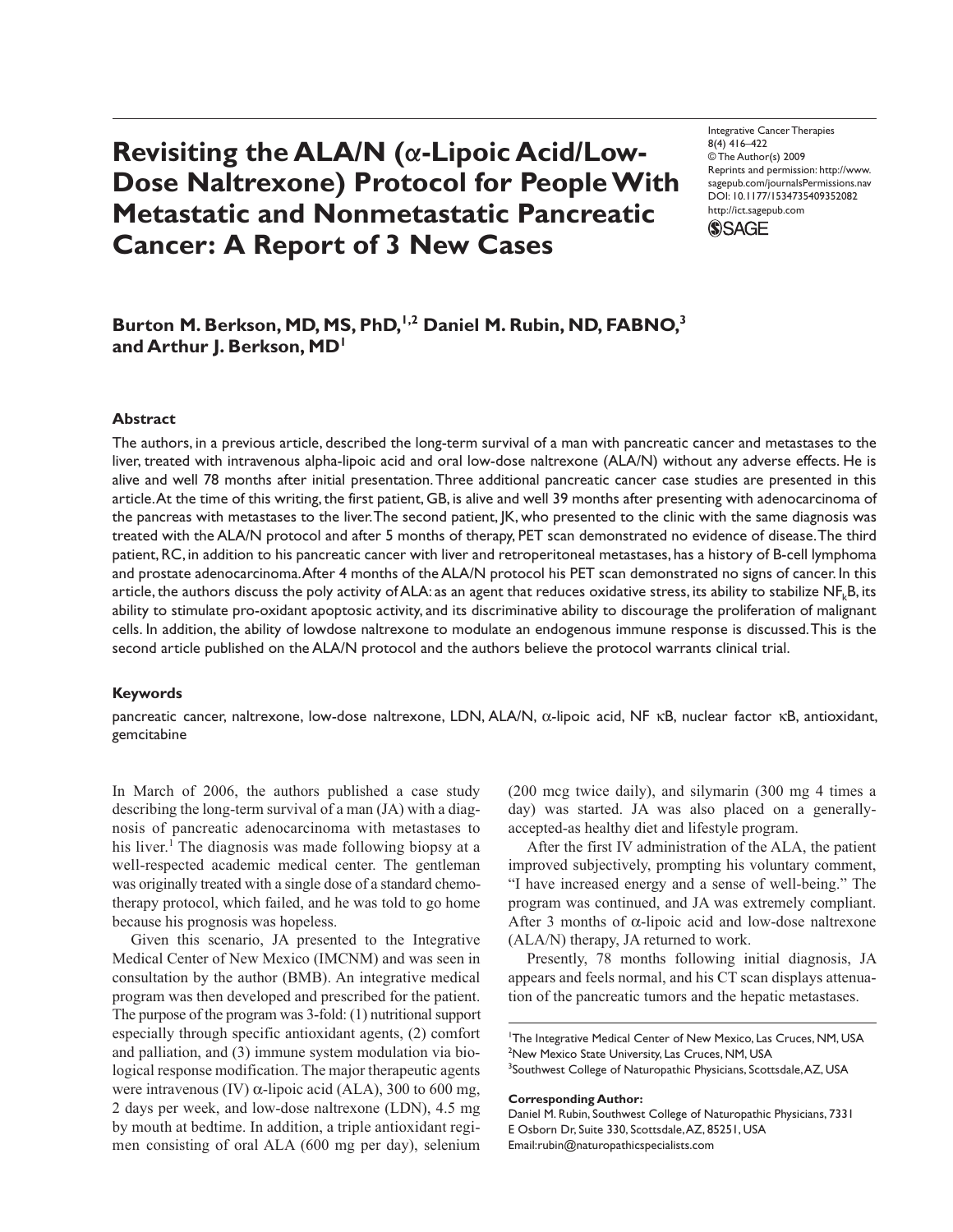In September of 2007, the same authors published a case study of a 61-year-old man with non-Hodgkins lymphoma.<sup>2</sup> He refused standard therapy for religious reasons. On presentation, he had baseball-sized lymph nodes in his cervical region and left groin as demonstrated by a PET scan; one node contained biopsy-proven malignancy. After 6 months of LDN therapy and only 2 weeks of IV ALA, a PET scan demonstrated radiological remission; at the time of this writing, he is still free of disease, 57 months after his diagnosis date.

The impact of our initial publication has caused several other patients with pancreatic cancer to present to the IMCNM requesting access to the ALA/N protocol. Some of the more recent case studies are presented here.

## **Patient 1: GB**

Mrs GB is a 74-year-old Californian woman who was diagnosed with gall-stone pancreatitis in 1996. She recovered from her symptoms and was placed on maintenance therapy. She had no further symptoms until presentation in February of 2006, when during physical exam, a mass was palpated in her epigastric region. A CT scan demonstrated both a large mass in the head of her pancreas as well as some hepatic parenchymal abnormalities, thought to represent metastatic deposits.

Soon thereafter, a fine-needle aspirate of the pancreas demonstrated mucinous adenocarcinoma. Despite her physicians' urging to quickly begin an intensive chemotherapeutic regimen, she declined because her religious beliefs precluded such a regimen. Subsequently, she was given a prognosis of 3 to 6 months of life if she did not undergo the proposed chemotherapy treatments.

Mrs GB's friend had read about the ALA/N protocol and suggested that she try the approach because she was left with no other reasonable treatment opportunities. GB came to the IMCNM in September 2006 with complaints of only accelerating and profound chronic fatigue and abdominal pain. On physical exam GB was rather thin and pale, and a large mass was palpated in her upper abdomen. Her Carcinoembryonic Antigen (CEA) was 6.7 and her Carbohydrate Antigen 19-9 (CA 19-9) was 39.

A PET scan was then performed demonstrating a nodular focus of enhanced glucose metabolism in the right upper quadrant of the abdomen with numerous hypermetabolic areas in the liver (Figure 1). BMB did address the standardof-care approach for her disease, which the patient again promptly declined. She was offered ALA/N, consented to such, and the treatment was initiated.

As the treatment regimen continued, Mrs. GB was followed carefully with periodic laboratory and physical exams. She continued to improve in all parameters: serologically, physically, and symptomatically. By February 2007 and again in March 2008, GB was declared to be in



**Figure 1.** Mrs GB September, 2006

radiological remission by PET surveillance (Figures 2 and 3). Serologically, her CEA and CA 19-9 both normalized from 6.7 to 0.9 and from 39 to 18, respectively. At the time of this writing, 39 months after her diagnosis, GB continues with her treatment plan and has no signs of pancreatic disease.

## **Patient 2: JK**

JK is an 80-year-old woman with generalized atherosclerotic vascular disease, diagnosed with adenocarcinoma of the pancreas with possible metastatic disease of the liver in September of 2005. Several months earlier, she began to feel very tired, developed nausea, and started to lose weight. Her general internist sent her to a gastroenterologist who ordered a CT scan and diagnosed a large lesion in the head of the pancreas with other lesions in the liver thought to be metastatic from the pancreas. A biopsy was performed on the pancreatic tumor in December 2005, and the pathology lab reported that it had missed the cancer. Mrs JK had a further workup at an academic hospital, and she was told that in spite of the negative biopsy, she had pancreatic cancer and was given a grim prognosis. No further treatment was suggested because of her advanced age. JK's family doctor, who was familiar with the innovative oncology literature, suggested that she try a nonstandard approach for her illness. She came to the IMCNM in January of 2006.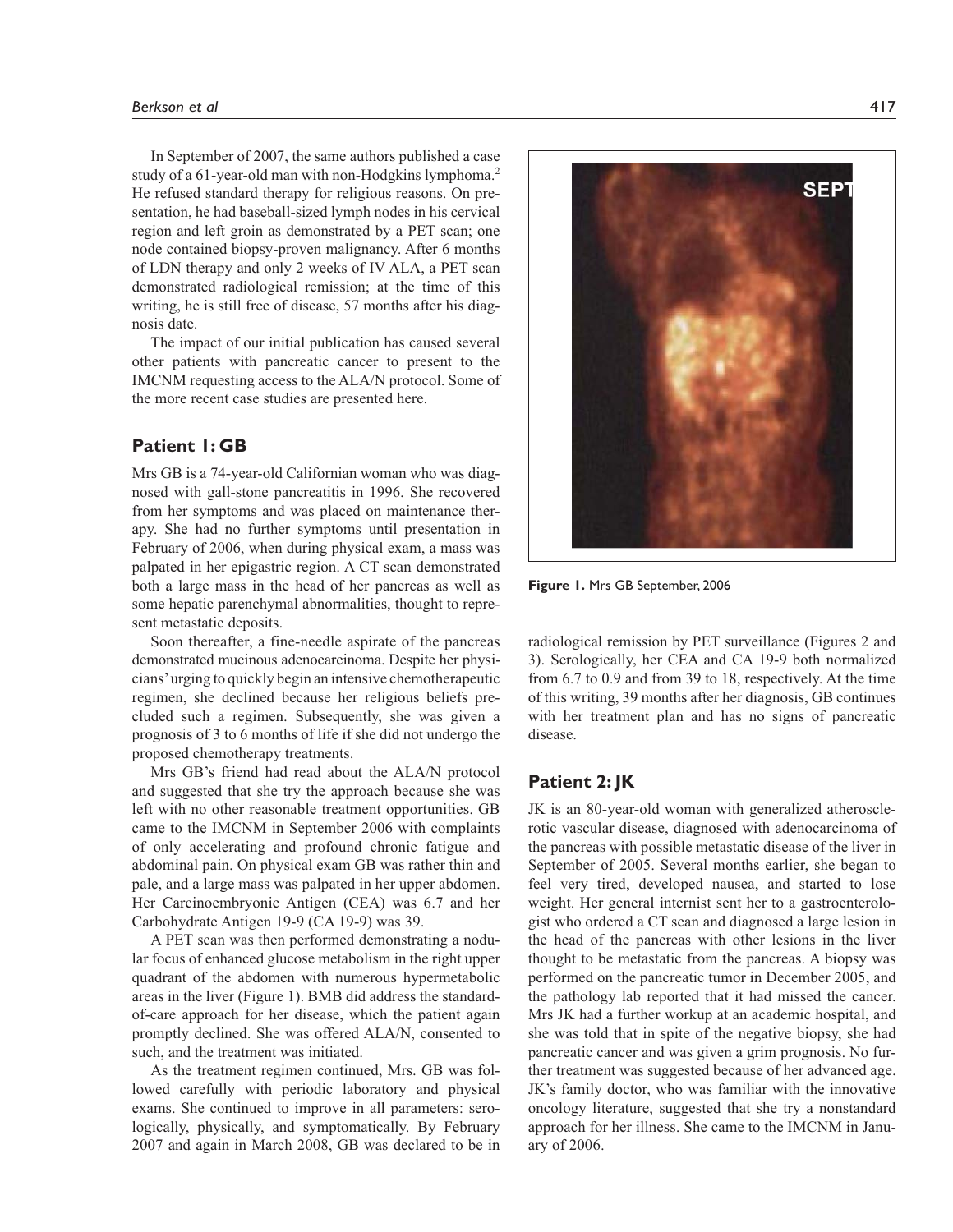

**Figure 2.** Mrs GB February, 2007



**Figure 3.** Mrs GB March 2008

JK had to be helped by her friend into the exam room because she was too weak to walk and stand by herself. On physical exam, she was found to be cachetic and pale. Her skin was jaundiced and her sclerae were icteric. Her lungs



**Figure 4.** Mrs JK January 2006

were clear, and her heart had normal sounds and rhythm. A large mass was easily palpated in her epigastric region.

January 2006 laboratory results showed leucopenia, anemia, abnormal liver function, hyperglycemia, and a CA 19-9 of 353. A PET scan was performed and showed a large mass in the head of the pancreas with possible metastatic disease in the liver (Figure 4). The various standard treatment options were explained; however, JK stated her desire to delay such and in their place undergo the ALA/N protocol.

As the treatment regimen was initiated and continued, JK was followed carefully with periodic laboratory and physical exams. She continued to put on weight and have demonstrable serological improvement. In late June 2006 (5 months after her initial visit), a repeat PET scan was performed, this time demonstrating no signs of pancreatic adenocarcinoma (Figure 5). Mrs JK continued her treatment program, and her health was maintained, symptom free.

In July of 2006, JK returned to her home in California and stopped her ALA/N treatment regimen. By August 2006, she began to feel ill once more; a CT scan was performed, which showed that the pancreatic adenocarcinoma had indeed returned. She expired in November 2006, 14 months following initial diagnosis.

## **Patient 3: RC**

RC, a 67-year-old male was conventionally treated for prostate cancer with brachytherapy in 1996. In 1998, RC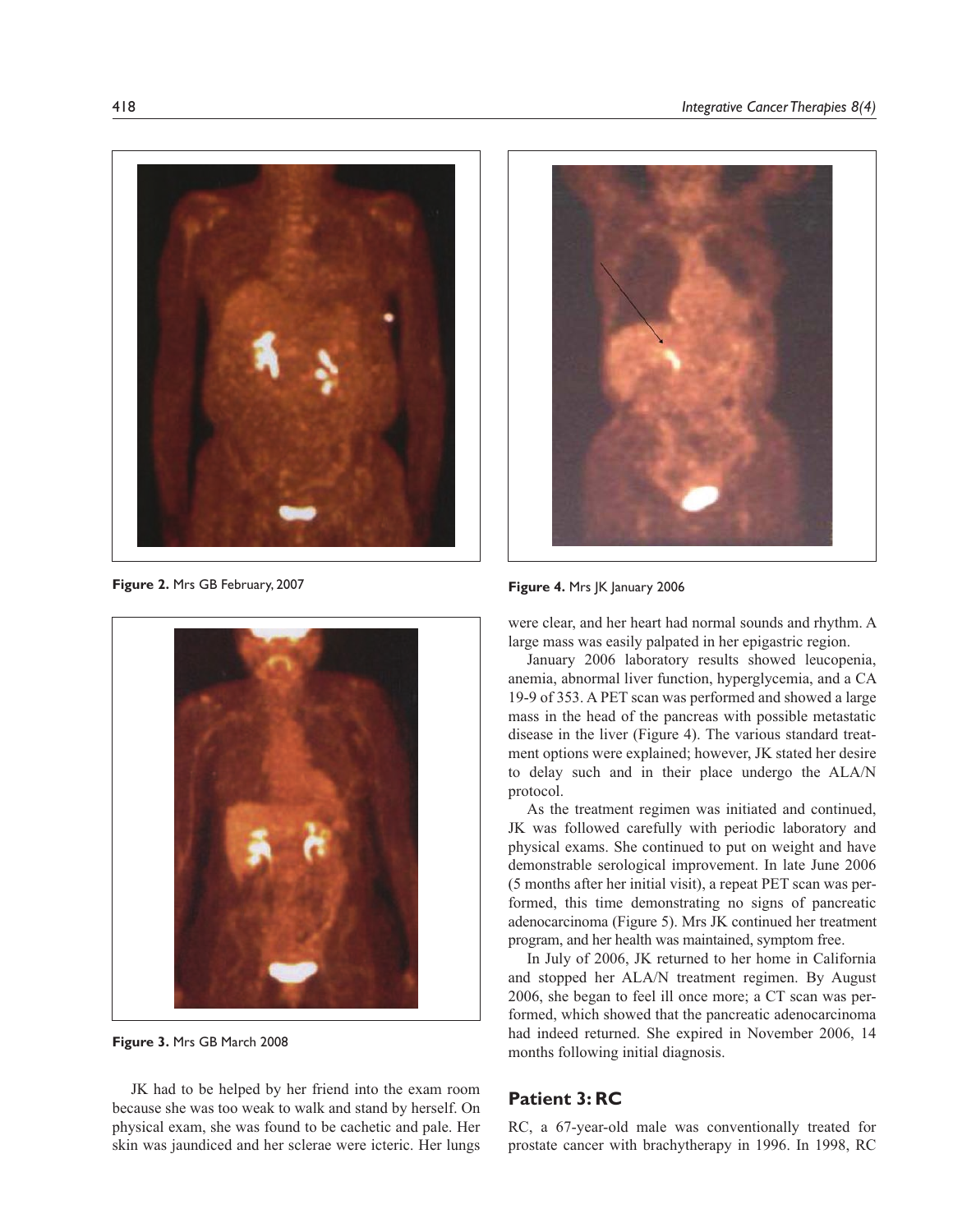

**Figure 5. Mrs |K June 2006** 

developed abdominal pain and was diagnosed with a diffuse large-cell lymphoma of B-cell origin. He was treated with 6 cycles of CHOP (cyclophosphamide, doxorubicin, vincristine, and prednisone) and radiation therapy.

RC developed painless jaundice in May of 2006 secondary to a distal, common bile duct obstruction. Exploratory surgery was performed revealing a nonresectable pancreatic carcinoma. He underwent a choledochoduodenostomy with gastrojejunostomy. The postoperative course became complicated by an abdominal infection requiring drainage and multiple courses of antibiotics. His external percutaneous biliary drain was never fully functional, resulting in recurrent episodes of cholangitis.

RC went to a large medical center in San Diego for a second opinion. A CT scan was performed, and it demonstrated pancreatic cancer, liver metastases, and peritoneal carcinomatosis. RC, too, was told that treatment would most likely yield little therapeutic benefit and that no treatment may be the favorable choice for him overall.

RC arrived at the IMCNM in November 2006. He was emaciated and appeared in generally poor health. His CEA was 5.8 and his CA 19-9 was 53.6. A PET scan was performed, which showed hypermetabolic retroperitoneal lesions, both to the left and right, indicative of a large pancreatic tumor with numerous metastases to the liver (Figure 6). He was told that his disease process was well advanced and that an ALA/N protocol would be developed that could possibly prolong his life. Opting for this, RC was started on LDN 4.5 mg each night before bed along with IV ALA.



**Figure 6.** Mr RC November 2006

RC continued the ALA/N until February 2007 when another PET scan was performed. It showed a resolution of the previously demonstrated pancreatic and retroperitoneal lesions (Figure 7). RC was feeling so good that he was scheduled to have an internalization of the percutaneous biliary drain in March of 2007. He was examined by a medical oncologist who commented that at this point, RC had relatively little in the way of symptoms to palliate. The internalization of the biliary drain was performed, and on his medical oncologist's recommendation, he began a course of gemcitabine. Just before starting chemotherapy, his CEA had fallen from 53.6 to 2.6 and his CA 19-9 dropped from 146 to 113. His severe abdominal pain returned and because of the need for narcotics, RC was taken off his LDN. He soon developed septicemia, became unresponsive, and expired in May 2007, 12 months after initial diagnosis.

## **Discussion**

In general, patients with advanced carcinoma of the pancreas have a very poor prognosis. The usual length of survival following initial diagnosis ranges from 3 to 6 months. In certain cases, surgical intervention is not an option, and patients with advanced disease rarely live more than a few weeks. The current view is that treatment should concentrate on palliative management.<sup>3</sup>

JA was a patient with biopsy-proven adenocarcinoma of the pancreas with metastases to the liver that we started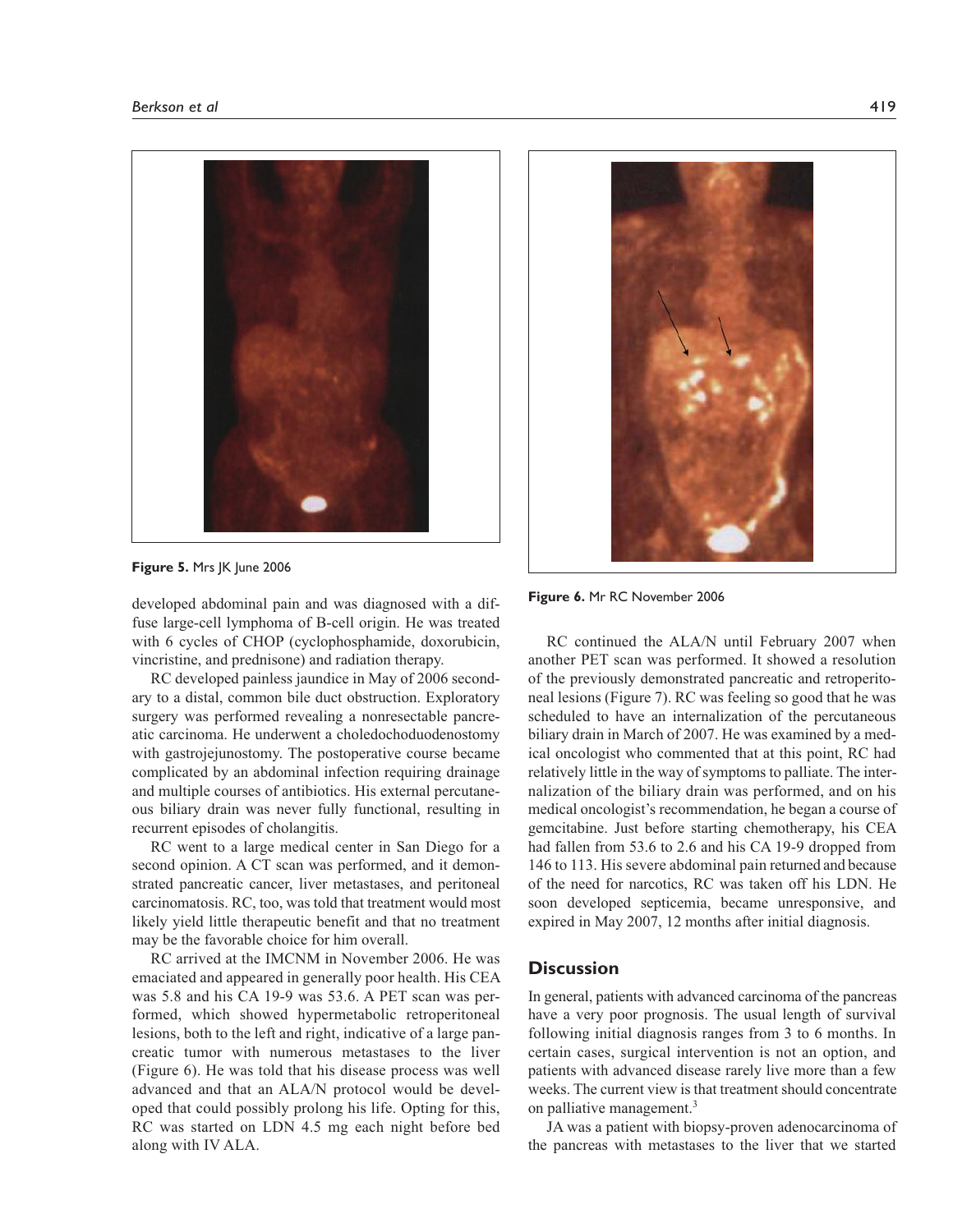

**Figure 7.** Mr RC PET scan February 2007

treating with the ALA/N protocol in November 2002.<sup>1</sup> Just prior to this, and after 1 round of chemotherapy, JA was told by a reputable academic medical center that there was little hope for his survival. His progress is being followed by CT scans and PET scans, and he has done very well on the ALA/N protocol. Presently, 78 months after his initial presentation, he is back at work, free from symptoms, and without progression of his disease.

GB was diagnosed with pancreatic cancer in February of 2006. She refused the standard therapies because of religious reasons. She was started on the ALA/N protocol and is alive and free of signs and symptoms 39 months after initial diagnosis.

JK was diagnosed with pancreatic carcinoma with metastases to the liver in September of 2005. When she arrived at the clinic in January of 2006, her quality of life was poor. She was jaundiced and appeared cachectic. She was physically and emotionally exhausted, and complained of constant abdominal pain and nausea. After a few weeks of ALA/N therapy, her symptoms began to improve, and 9 months after diagnosis and 6 months following the initiation of therapy, her PET scan failed to demonstrate disease recurrence. During this period of 6 months, she felt essentially normal, without pain or nausea. After returning to her home state, her doctors refused to continue the ALA/N protocol. She subsequently had a brisk disease recurrence and succumbed to such in November 2006, 14 months following initial diagnosis.

RC carried the diagnoses of 3 primary malignancies: prostate adenocarcinoma, non-Hodgkin's lymphoma, and finally, pancreatic adenocarcinoma. He initially presented to

the IMCNM with cachexia, jaundice, and abdominal pain. He desired ALA/N protocol for his recent malignancy. He, therefore, quickly weaned himself off of his narcotic and subsequently began the LDN component. Soon after starting the ALA/N protocol, RC began to feel better. He felt so good that he went to surgery to internalize his percutaneous biliary drain. Following surgery, he developed septicemia and died in May of 2007, 12 months following the diagnosis of pancreatic cancer.

The authors believe that the stability of the patient's disease is attributable to the ALA/N protocol developed by BMB. This is substantiated by our initial report in 2005, on patient JA.1

These cases all represent, at the least, a reinstatement of a high quality of life for all patients who presented with pancreatic cancer. Such an achievement places the ALA/N protocol as a promising new treatment for people with this disease.

## α-Lipoic Acid

ALA is the first component in the protocol. It is a naturally occurring cofactor that is active in an assortment of enzyme complexes that control metabolism, including the conversion of pyruvate to energy in the mitochondrion. ALA is also a vigorous free radical scavenger that has demonstrated the ability to reduce oxidative stress in a number of disorders, including diabetes, liver disease, and cancer.

There have been a number of articles suggesting the use of ALA in the treatment of various cancers. One article reported that ALA induced hyperacetylation of histones. Histones are proteins that are active in the proliferation of many types of cancer cells. Inhibition of such can drive a cell toward the apoptotic cascade. In this study, human cancer cell lines became apoptotic after being exposed to ALA, whereas the same treatment of normal cell lines did not induce apoptosis.4

Another mechanism whereby ALA may discourage the growth of cancer cells is its ability to stabilize NF κB (nuclear factor κB).5 Under normal circumstances, NF κB dimers reside in the cytoplasm. However, if activated, the protein complex will translocate into the nucleus. On activation, it will launch the induction of more than 200 genes demonstrated to suppress apoptosis (create increased survival) and induce cellular transformation, proliferation, invasion, metastasis, chemoresistance, radio resistance, and inflammation.<sup>6</sup> NF κB is a current and future target in oncology treatment. Modern pharmacological treatment has pointed toward NF κB, in that bortezomib, a novel proteasome inhibitor, inhibits NF κB as one of its valued demonstrations.

Additionally, Th1- and Th2-mediated immune system cells react to pathogenic insults with various cell membranous receptors. Many of these receptors start a cascade of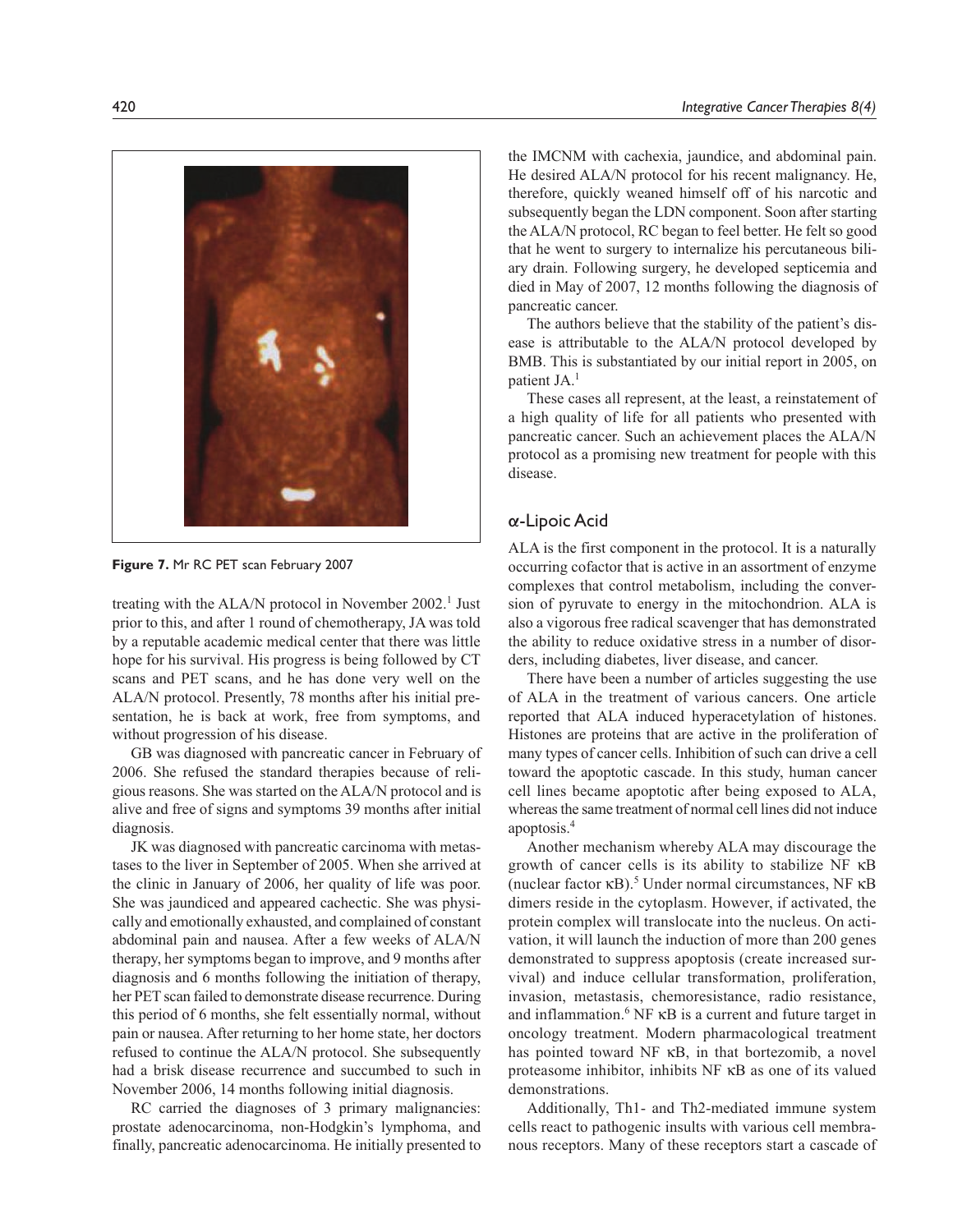events that activate transcription factor NF κB.<sup>5</sup> Because of this, NF κB plays a significant role in the regulation of inflammatory-induced gene function. High doses of ALA, when added to cell culture have been shown to inhibit the activation of NF κB.7

Another article showed evidence of a mechanism by which ALA might be helpful in cancer therapy because of the fact that it can stimulate prooxidant-driven apoptosis in human colon cancer cells. This process is activated by an increased uptake of oxidizable substrates into the mitochondrion.8 In another study, ALA was shown to increase homocysteine concentrations within cancer cells in certain established cancer cell lines.<sup>9</sup> The increased homocysteine concentrations were toxic for the malignant cells. An additional publication reported that ALA helped the proliferation of normal human lymphocytes and slowed down the proliferation of 2 leukemic T-cell lines.<sup>10</sup> The discriminating toxicity of ALA was because of the induction of apoptosis in the leukemia cells. ALA also noticeably increased the induction of interleukin-2 (IL-2) mRNA and IL-2 protein secretion in cancer cells. The authors stated that the differential effects of ALA on normal and leukemic lymphocytes may specify a new pathway toward the development of therapeutic agents for cancer.

Mantovani and Maccio<sup>11</sup> demonstrated the ability of ALA to correct functional defects in peripheral blood mononuclear cells isolated from advanced stage cancer patients. Twenty patients with advanced cancers of the lung, ovary, endometrium, and head and neck were examined. The serum levels of IL-1β, IL-2, IL-6, TNF-α, and sIL-2R were significantly higher in cancer patients than in patients with no known cancers. The addition of ALA into the cell cultures significantly increased the response of cancer patient mononuclear cells. This report demonstrated that ALA has a beneficial effect on immune cell function in advanced-stage cancer patients.

#### **Naltrexone**

LDN was the second key ingredient in the therapy of the patients. Nocturnally dosed LDN blocks endogenous opiate receptors for a very short time. During this receptor blockade, the body produces large amounts of opiates in response to the positive feedback. The endogenous opiates become available and saturate receptors on various cells in the immune system.

In 1995, Bihari<sup>12</sup> first used LDN to treat people with AIDS: given his promising results, he later used LDN for the treatment of people with cancer. Over the years, he administered LDN to 450 patients with cancer, most of whom had failed the standard treatments. According to Bihari, of 354 patients who had regular follow-ups, 86 showed at least a 75% reduction in tumor bulk, and 125

others were reported to have achieved remission or were close to remission.<sup>13</sup>

Zagon and McLaughlin $14$  reported that LDN slowed the growth of neuroblastoma cells in culture and suggested that it may have a role in the treatment of certain cancers.

Malignant astrocytomas are not believed to be curable, and treatment is aimed at palliation. Lissoni et  $al<sup>15</sup>$  reported on the treatment of this malignancy with naltrexone plus radiotherapy (RT). The tumor regression rate in patients treated with RT plus naltrexone was somewhat higher than those treated with RT alone, and the percentage of those surviving at 1 year was significantly higher in patients treated with RT plus naltrexone than in those treated with RT alone.

## **Conclusion**

We are not certain if there is a synergistic or additive relationship between ALA and LDN. As of the time of this writing, there does not seem to be any directly common biochemical pathway. It is reasonable to think that there indeed is at least one of these effects or that their coadministration initiates a novel cascade of biological effects. It is reasonable to believe as well that one component of the ALA/N protocol bears greater therapeutic efficacy than the other. It is reasonable that certain histological types of pancreatic cancer will respond to ALA/N. This is the second article published on this subject, and we believe that this does warrant deeper clinical investigation via a clinical trial, especially given the poor clinical course often experienced by those diagnosed with metastatic pancreatic cancer.

In summary, the integrative therapy described in this article may have the possibility of extending the life of a patient who is customarily considered terminal. This was accomplished with a program of an antioxidant that bears known antitumor activity (namely, ALA) and an opiate blockade agent that can stimulate an endogenous immune response.

As we stated in our earlier article, we believe that biomedical science will one day develop a cure for metastatic pancreatic cancer, perhaps via gene therapy or another biological-type platform. But until such protocols come to market, moreover evolve and are realized, the ALA/N therapy should be considered, given its lack of toxicity at levels reported herein, its ready availability, and its effect on the 4 patients discussed in this current article.

### **Declaration of Conflicting Interests**

The authors declared no conflicts of interest with respect to the authorship and/or publication of this article.

#### **Funding**

The authors received no financial support for the research and/or authorship of this article.